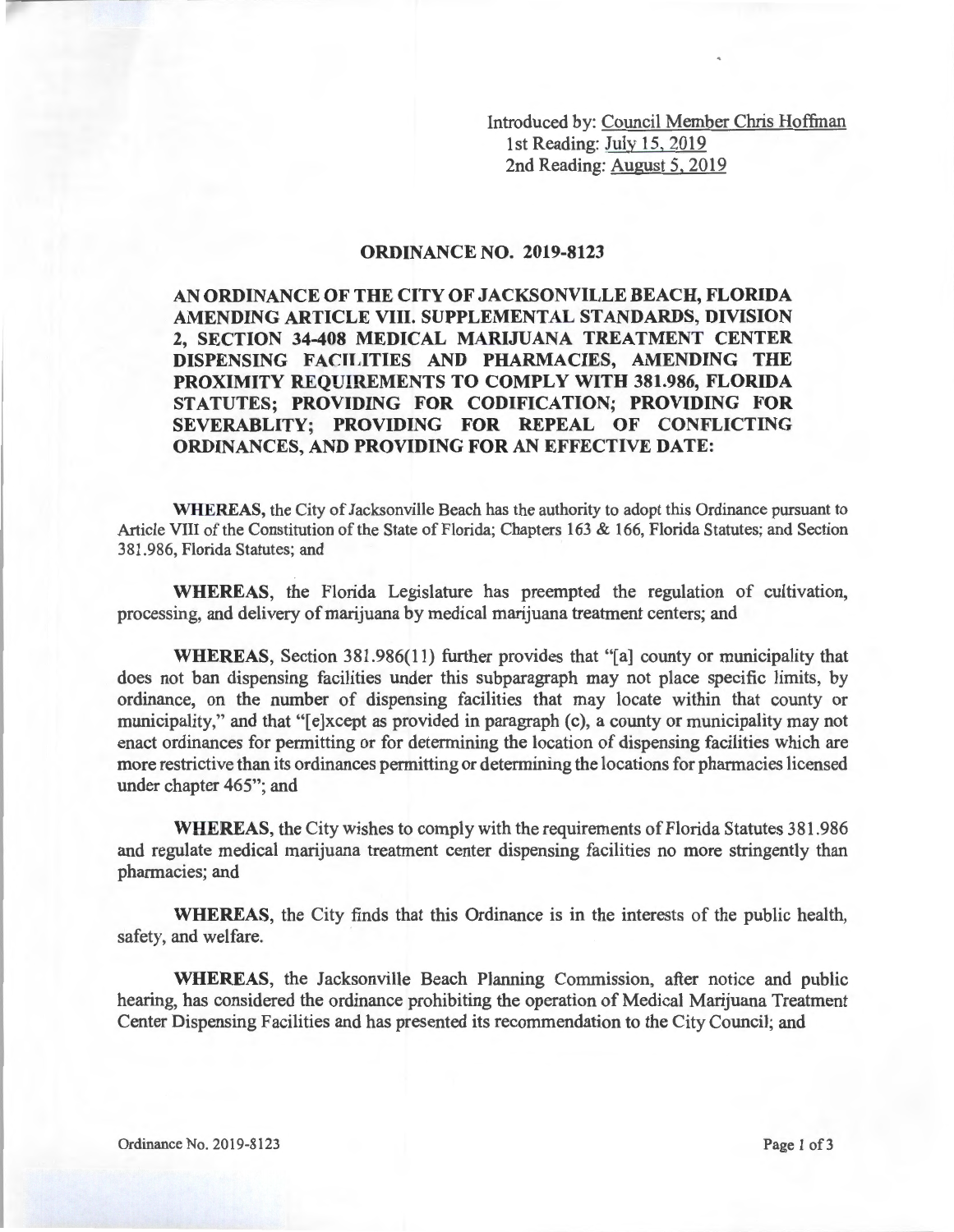## **NOW, THEREFORE, BE IT ORDAINED BY THE CITY OF JACKSONVILLE BEACH, FLORIDA:**

**SECTION 1. Recitals.** The above recitals are ratified and confirmed as being true and correct and are made a part of this Ordinance and adopted as legislative findings.

**SECTION 2. Amendment of City Code.** That Section 34-408, Division 2, of Article VIII of the City of Jacksonville Beach Code or Ordinances or Land Development Code is hereby amended, and shall read as follows<sup>1</sup>:

## **Section 34-408 - Medical Marijuana Treatment Center Dispensing Facilities and Pharmacies.**

(a) Medical marijuana treatment center dispensing facilities.

(1) Proximity. A medical marijuana treatment center dispensing facility may not be located within five hundred (500) feet of the real property that comprises another medical marijuana treatment center dispensing facility, or a public or private elementary school, middle school, or secondary school, pursuant to Florida Statutes  $§$  381.986(11)(c).

(2) Hours of operation. A medical marijuana treatment center dispensing facility may not operate between the hours of 9:00 p.m. and 7:00 a.m., as set forth in Florida Statute § 381.986(8)(f)(4).

(b) Pharmacies.

(1) Hours of operation. A pharmacy may not operate between the hours of 9:00 p.m. and 7:00 a.m.

(2) [Exemption.] A pharmacy operating legally before the date of adoption is exempt from complying from the above restriction related to hours of operation.

**SECTION 3.** If any provision of this Ordinance or any particular application of this Ordinance shall be held invalid by any Court, administrative agency, or other body with appropriate jurisdiction, the remaining section, subsection, sentences, clauses, or phrases shall remain in effect.

**SECTION 4.** All other ordinances, parts of ordinances, or resolutions in conflict with this Ordinance are, to the extent the same may be in conflict, repealed.

**SECTION 5.** Codification of this Ordinance in the Code of Ordinances of the City of Jacksonville Beach is hereby authorized and directed.

<sup>&</sup>lt;sup>1</sup> (strikethrough text indicates deletions, underline text indicates additions).